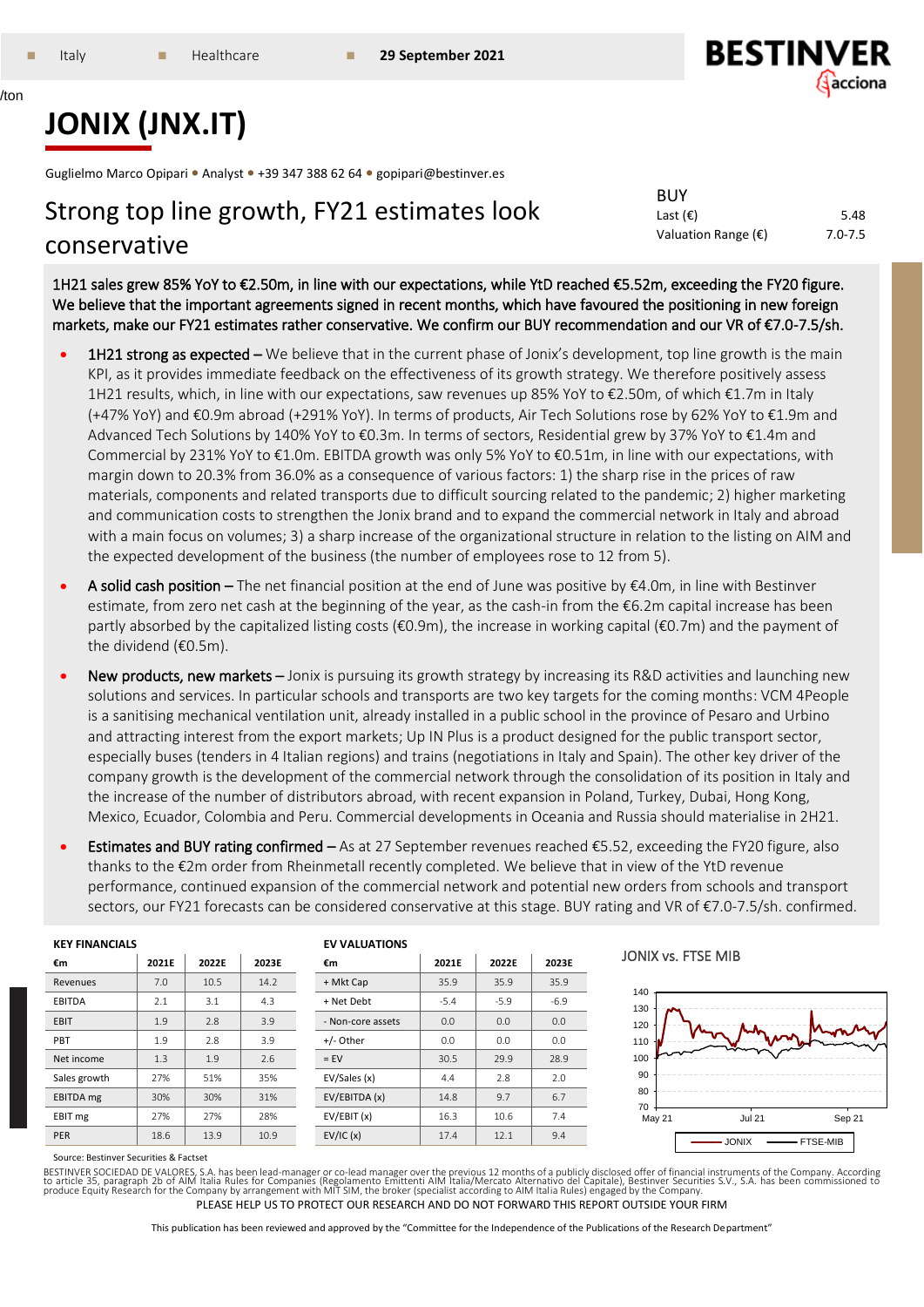# Figure 1: JNX – 1H21 results review

| €m                  | 1H21A   | YoY  | 1H21E   | AoE | 1H20  | <b>FY20</b> | <b>FY21E</b> | YoY |
|---------------------|---------|------|---------|-----|-------|-------------|--------------|-----|
| Sales               | 2.50    | 85%  | 2.50    | 0%  | 1.35  | 5.48        | 6.95         | 27% |
| Adj. EBITDA         | 0.51    | 5%   | 0.50    | 2%  | 0.49  | 1.67        | 2.05         | 22% |
| margin              | 20.3%   |      | 20.0%   |     | 36.0% | 30.6%       | 29.5%        |     |
| EBIT                | 0.46    | 4%   | 0.45    | 1%  | 0.44  | 1.58        | 1.86         | 18% |
| margin              | 18.2%   |      | 18.0%   |     | 32.5% | 28.9%       | 26.8%        |     |
| Net Profit          | 0.31    | -14% | 0.31    | 0%  | 0.36  | 0.98        | 1.33         | 35% |
| Net Debt (Net Cash) | $-4.03$ |      | $-4.02$ |     |       | 0.02        | $-5.40$      |     |

Source: Bestinver Securities estimates, Company data

# Figure 2: JNX – Revenues by commercial line

| €m                             | 1H <sub>20</sub> | 1H21  |
|--------------------------------|------------------|-------|
| Air Tech Solutions             | 1.16             | 1.88  |
| $-YoY$                         |                  | 62%   |
| - Weight on total revenues     | 86%              | 75%   |
| <b>Advanced Tech Solutions</b> | 0.14             | 0.33  |
| $-YoY$                         |                  | 140%  |
| - Weight on total revenues     | 10%              | 13%   |
| Spareparts                     | 0.02             | 0.21  |
| $-YOY$                         |                  | 1243% |
| - Weight on total revenues     | 1%               | 8%    |
| Other                          | 0.04             | 0.11  |
| $-YoY$                         |                  | 155%  |
| - Weight on total revenues     | 3%               | 4%    |
| <b>Total revenues</b>          | 1.35             | 2.51  |

Source: Company data

# Figure 3: JNX – Revenues by sector

| €m                                                                                                                                       | 1H20 | 1H21 |
|------------------------------------------------------------------------------------------------------------------------------------------|------|------|
| Residential                                                                                                                              | 0.99 | 1.36 |
| $-YoY$                                                                                                                                   |      | 37%  |
| - Weight on total revenues                                                                                                               | 73%  | 54%  |
| Commercial                                                                                                                               | 0.32 | 1.05 |
| $-YoY$                                                                                                                                   |      | 230% |
| - Weight on total revenues                                                                                                               | 24%  | 42%  |
| Other                                                                                                                                    | 0.04 | 0.11 |
| $-YoY$                                                                                                                                   |      | 155% |
| - Weight on total revenues                                                                                                               | 3%   | 4%   |
| <b>Total revenues</b><br>the contract of the contract of the contract of the contract of the contract of the contract of the contract of | 1.35 | 2.51 |

Source: Company data

# Figure 4: JNX – Revenues by geographical area

 $\mathcal{A}$ 

| 1H20 | 1H21 |
|------|------|
| 1.13 | 1.66 |
|      | 47%  |
| 84%  | 66%  |
| 0.22 | 0.86 |
|      | 291% |
| 16%  | 34%  |
| 1.35 | 2.51 |
|      |      |

Source: Company data

.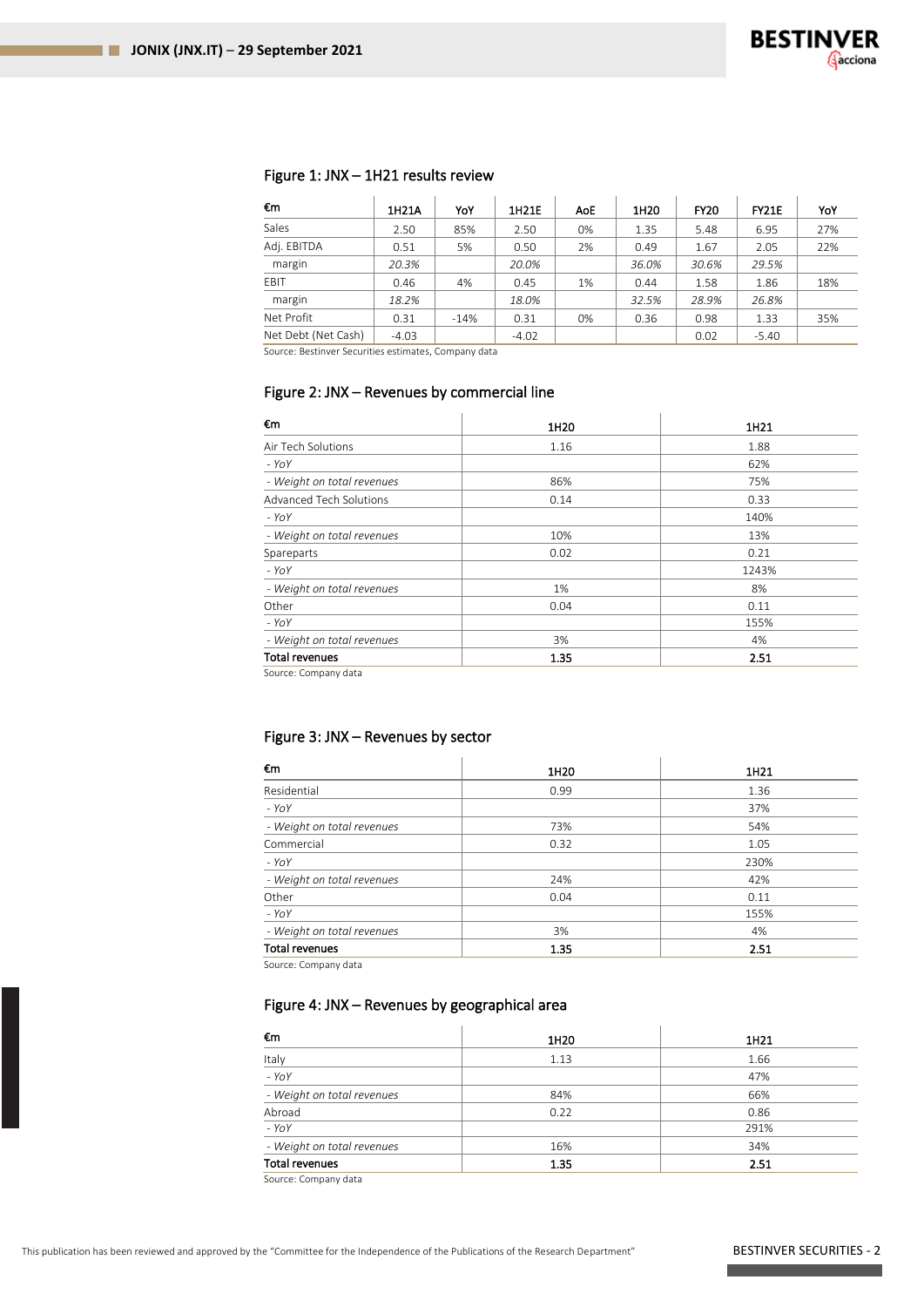#### Summarised P&L Account and key ratios

| €m                       | 2018    | 2019    | 2020    | 2021 E | 2022 E | 2023 E |
|--------------------------|---------|---------|---------|--------|--------|--------|
| <b>Sales</b>             | 0.2     | 0.4     | 5.5     | 7.0    | 10.5   | 14.2   |
| Adj. EBITDA              | 0.1     | 0.1     | 1.7     | 2.1    | 3.1    | 4.3    |
| Depr/Prov                | (0.1)   | (0.1)   | (0.1)   | (0.2)  | (0.3)  | (0.4)  |
| Adj. EBIT                | 0.0     | 0.0     | 1.6     | 1.9    | 2.8    | 3.9    |
| Net Int.Cost             | (0.0)   | (0.0)   | (0.0)   | 0.0    | 0.0    | 0.0    |
| Associates               | 0.0     | 0.0     | 0.0     | 0.0    | 0.0    | 0.0    |
| Impairment & Other       | 0.0     | 0.0     | 0.0     | 0.0    | 0.0    | 0.0    |
| <b>PBT</b>               | 0.0     | 0.0     | 1.6     | 1.9    | 2.8    | 3.9    |
| Taxes                    | 0.0     | (0.0)   | (0.3)   | (0.5)  | (0.9)  | (1.4)  |
| Discontinued operations  | 0.0     | 0.0     | 0.0     | 0.0    | 0.0    | 0.0    |
| <b>Minorities</b>        | 0.0     | 0.0     | 0.0     | 0.0    | 0.0    | 0.0    |
| <b>Net Profit</b>        | 0.0     | 0.0     | 1.2     | 1.3    | 1.9    | 2.6    |
| <b>EPS</b>               | 0.00    | 0.20    | 0.20    | 0.29   | 0.39   | 0.50   |
| Sales growth             | (17.4%) | 87.9%   | 1162.9% | 27.0%  | 51.0%  | 35.0%  |
| <b>EBITDA</b> growth     | 24.4%   | (15.9%) | 1231.2% | 22.5%  | 51.0%  | 39.6%  |
| Net Profit growth        | 289.0%  | 1.7%    | 9376.7% | 35.0%  | 45.2%  | 33.7%  |
| <b>EBITDA</b> margin     | 64.9%   | 29.0%   | 30.6%   | 29.5%  | 29.5%  | 30.5%  |
| <b>EBIT margin</b>       | 8.8%    | 6.8%    | 28.9%   | 26.8%  | 27.0%  | 27.7%  |
| Net Pr. Margin           | 4.6%    | 4.4%    | 22.5%   | 19.1%  | 18.3%  | 18.2%  |
| Gross Int. Cover (x) (1) | 2.1     | 2.8     | 170.8   |        |        |        |

# Summarised Balance Sheet and key ratios

| €m                         | 2018 | 2019 | 2020  | 2021 E | 2022 E | 2023 E |
|----------------------------|------|------|-------|--------|--------|--------|
| Fixed assets               | 0.3  | 0.2  | 0.2   | 0.4    | 0.7    | 1.1    |
| Goodwill                   | 0.0  | 0.0  | 0.0   | 0.0    | 0.0    | 0.0    |
| Inventories                | 0.2  | 0.2  | 1.6   | 1.0    | 1.4    | 1.6    |
| Trade Receivables          | 0.1  | 0.1  | 1.5   | 1.5    | 2.2    | 3.0    |
| Cash + S/T Invest. + Other | 0.3  | 0.3  | 1.0   | 6.1    | 6.7    | 7.9    |
| <b>Total Assets</b>        | 0.9  | 0.9  | 4.3   | 9.0    | 11.0   | 13.5   |
| Sharehold. Equity          | 0.1  | 0.1  | 1.0   | 7.1    | 8.4    | 10.0   |
| L-T Financial Debt         | 0.7  | 0.6  | 0.3   | 0.0    | 0.0    | 0.0    |
| S-T Financial Debt         | 0.0  | 0.0  | 0.4   | 0.2    | 0.0    | 0.0    |
| Trade Payables             | 0.1  | 0.1  | 1.9   | 1.0    | 1.5    | 2.0    |
| Provisions + Other         | 0.1  | 0.1  | 0.7   | 0.7    | 1.1    | 1.5    |
| <b>TotalLiabilities</b>    | 0.9  | 0.9  | 4.3   | 9.0    | 11.0   | 13.5   |
| Net Debt                   | 0.7  | 0.5  | 0.0   | (5.4)  | (5.9)  | (6.9)  |
| <b>WACC</b>                | 7.4% | 7.4% | 7.4%  | 7.4%   | 7.4%   | 7.4%   |
| Net Debt/Equity            | 13.0 | 7.5  | 0.0   | (0.8)  | (0.7)  | (0.7)  |
| ROCE(2)                    | 3%   | 5%   | 110%  | 76%    | 78%    | 84%    |
| <b>ROE</b>                 | 23%  | 19%  | 1533% | 23%    | 30%    | 35%    |
| ROCE/WACC (x)              | 0.4  | 0.7  | 14.9  | 10.3   | 10.6   | 11.4   |

#### Simplified Cash Flow Statement and key ratios

| €m                    | 2018                     | 2019     | 2020   | 2021 E | 2022 E | 2023 E |
|-----------------------|--------------------------|----------|--------|--------|--------|--------|
| Net Profit            | 0.0                      | 0.0      | 1.2    | 1.3    | 1.9    | 2.6    |
| + Depr. & Amortis.    | 0.1                      | 0.1      | 0.1    | 0.2    | 0.3    | 0.4    |
| $+/-$ other           | (0.0)                    | 0.0      | (0.2)  | 0.2    | 0.1    | 0.2    |
| = Operating CF        | 0.1                      | 0.1      | 1.1    | 1.7    | 2.3    | 3.2    |
| - Change in Working K | (0.2)                    | 0.2      | (0.6)  | (0.6)  | (0.6)  | (0.5)  |
| - CAPEX of which      | (0.1)                    | (0.1)    | (0.1)  | (0.5)  | (0.6)  | (0.8)  |
| expansionary CAPEX    | (0.0)                    | 0.0      | 0.0    | (0.3)  | (0.3)  | (0.4)  |
| = Net FCF             | (0.2)                    | 0.2      | 0.4    | 0.6    | 1.2    | 2.0    |
| - Dividends           | 0.0                      | 0.0      | 0.0    | (0.5)  | (0.7)  | (1.0)  |
| FCF Yield (Mkt Cap)   | $\overline{\phantom{a}}$ | $\equiv$ | $\sim$ | 1.8%   | 3.3%   | 5.5%   |
| FCF Yield (EV)        | ۰                        | -        |        | 2.1%   | 4.0%   | 6.8%   |
| Net FCF (3)           | (0.2)                    | 0.2      | 0.4    | 0.9    | 1.5    | 2.3    |
| FCF Yield (Mkt Cap)   |                          | ٠        |        | 2.5%   | 4.1%   | 6.5%   |
| FCF Yield (EV)        |                          | -        |        | 3.0%   | 5.0%   | 8.0%   |

1) calculated as EBIT/Int. expenses (2) calculated as ROCE after taxes (3) calculated ex-expansionary CAPEX

(\*) Source: company data and Bestinver Securities estimates

### EV valuations

| €m                | 2021   | 2022   | 2023   |
|-------------------|--------|--------|--------|
| + Mkt Cap         | 35.9   | 35.9   | 35.9   |
| + Net Debt        | $-5.4$ | $-5.9$ | $-6.9$ |
| - Non-core assets | 0.0    | 0.0    | 0.0    |
| +/- Other         | 0.0    | 0.0    | 0.0    |
|                   |        |        |        |
| $=$ EV            | 30.5   | 29.9   | 28.9   |
| EV/Sales (x)      | 4.4    | 2.8    | 2.0    |
| EV/Adj.EBITDA (x) | 14.8   | 9.7    | 6.7    |
| EV/EBIT (x)       | 16.3   | 10.6   | 7.4    |

#### Geographical Sales BreakDown



#### Divisional Sales BreakDown



#### Debt Structure (€m)

| Total Debt in the B. Sheet                       | 0.7          |  |
|--------------------------------------------------|--------------|--|
| Short Term                                       | 0.4          |  |
| Long Term                                        | 0.3          |  |
| maturing in 24M                                  | 0.3          |  |
| maturing in 36M                                  |              |  |
| maturing in 48M or more                          |              |  |
| Cost Range                                       | $0.8 - 1.0%$ |  |
| Rating (Moody's)                                 |              |  |
| Short term                                       | n.a.         |  |
| Long term                                        | n.a.         |  |
|                                                  |              |  |
| <b>Estimated Off B/S Liabilities</b>             | None         |  |
| Share Information                                |              |  |
| Outstanding # shares (m)                         | 6.54         |  |
| Market Cap (€ m)                                 | 35.9         |  |
| Avg. daily volume ( $\epsilon$ m, last 6 months) | 0.012        |  |
| Free float %                                     | 24%          |  |
| Major shareholders                               |              |  |
| Mauro Mantovan Holding Srl                       | 21.7%        |  |
| Antonio Cecchi                                   | 19.9%        |  |
| Bisarcha Srl                                     | 18.3%        |  |
| Galletti SpA                                     | 8.3%         |  |
|                                                  |              |  |
|                                                  |              |  |
| Management shares option scheme                  |              |  |
| % of Capital                                     | None         |  |
| Nearest to yest                                  | n.a.         |  |

This publication has been reviewed and approved by the "Committee for the Independence of the Publications of the Research Department" BESTINVER SECURITIES - 3

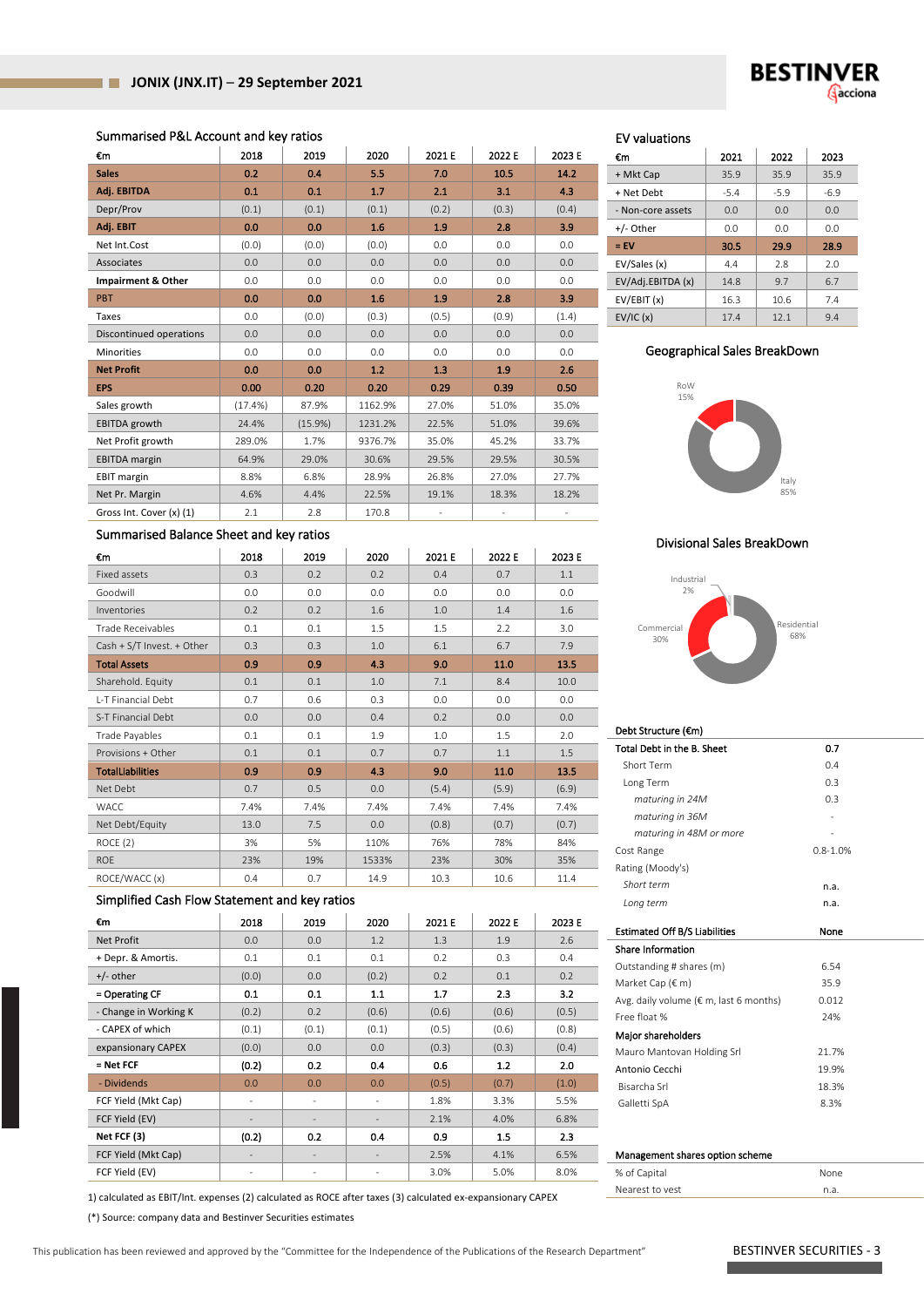| <b>BESTINVER SOCIEDAD DE VALORES S.A.</b>                                                                                                                                                                | <b>MILAN BRANCH</b>                                                                                                                                                                                                        |
|----------------------------------------------------------------------------------------------------------------------------------------------------------------------------------------------------------|----------------------------------------------------------------------------------------------------------------------------------------------------------------------------------------------------------------------------|
| Calle Velázquez 140 • 28006 Madrid                                                                                                                                                                       | Galleria del Corso 1 · 20122 Milano ·                                                                                                                                                                                      |
| Tel.: +34 / 91 566 24 00 • Fax: +34 / 91 566 24 50                                                                                                                                                       | Tel.: +39 / 02 928 02 00 • Fax: +39 / 02 367 052 39                                                                                                                                                                        |
| infosecurities@bestinver.es • www.bestinver.es                                                                                                                                                           | infosecurities.milan@bestinver.es • www.bestinver.es                                                                                                                                                                       |
| CIF A-83563767                                                                                                                                                                                           | P. Iva: 06793880962                                                                                                                                                                                                        |
| BESTINVER SOCIEDAD DE VALORES, S.A. is an investment<br>firm regulated and supervised by the Comisión Nacional de<br>Mercado de Valores (CNMV) and registered in the CNMV's<br>Registry with number 205. | The Milan Branch of BESTINVER SOCIEDAD DE VALORES<br>S.A. is also regulated and supervised by the Commissione<br>Nazionale per le Società e la Borsa (CONSOB) and<br>registered in the CONSOB's Registry with number 2723. |

#### *INFORMATION IN COMPLIANCE WITH APPLICABLE LAWS AND REGULATIONS*

#### **Analyst Certification**

Each research analyst(s) as indicated on the first page of each report or note primarily responsible for the preparation and content of all or any identified portion of this research report hereby certifies that, with respect to each issuer or security that the research analyst covers in this research report, all of the views expressed in this research report accurately reflect their personal views about those issuer (s) or securities.

Each research analyst(s) also certify that no part of their compensation was, is, or will be, directly or indirectly, related to the specific recommendation (s) or view (s) expressed by that research analyst in this research report nor to the positive outcome of investment banking transactions.

Neither the research analyst(s) primarily responsible for the preparation and content of all or any identified portion of this research report, nor his/her/their relatives have any significant financial interest in the securities which are the subject of this report or are officers or directors of any company mentioned in this report.

#### **Disclaimer**

This publication has been prepared by Bestinver Sociedad de Valores S.A., including the Italian Branch, ("Bestinver Sociedad de Valores") solely for the information of clients of Bestinver Sociedad de Valores S.A.. This product is not for retail clients. This product is only available to persons qualifying as eligible counterparties or professional clients, as defined under the relevant applicable regulations. This product is distributed primarily in electronic form. No part of this document may be reproduced, distributed or published by any person for any purpose without the prior express consent of Bestinver Sociedad de Valores. Acceptance of this product implies that the relevant recipient is bound by the abovementioned limitations.

This document and its contents do not constitute an offer, invitation or solicitation to purchase, sell or subscribe to any securities or other instruments or otherwise constitutes a personal recommendation. The information herein has been obtained from, and any opinions herein are based upon sources believed reliable, but Bestinver Sociedad de Valores makes no representation as to its accuracy, integrity or completeness. Neither the research analyst(s) primarily responsible for the preparation and content of all or any identified portion of this research report, nor Bestinver Sociedad de Valores intend to provide an exhaustive analysis of the commercial or financial situation or the growth perspectives of the companies mentioned in this report and the relevant recipient should not rely on this report for such purposes.

The information contained herein is subject to change without notice. Bestinver Sociedad de Valores. may also cease, update or initiate coverage of a stock at its sole discretion. The investments and the strategies described in this report may not be suitable for all the recipients; accordingly, at the time of considering them, we invite you to take into account your own profile and characteristics as a professional investor.

Neither Bestinver Sociedad de Valores nor any officer or employee of Bestinver Sociedad de Valores accepts any liability whatsoever for any direct, indirect or consequential loss arising from any use of this publication or its contents.